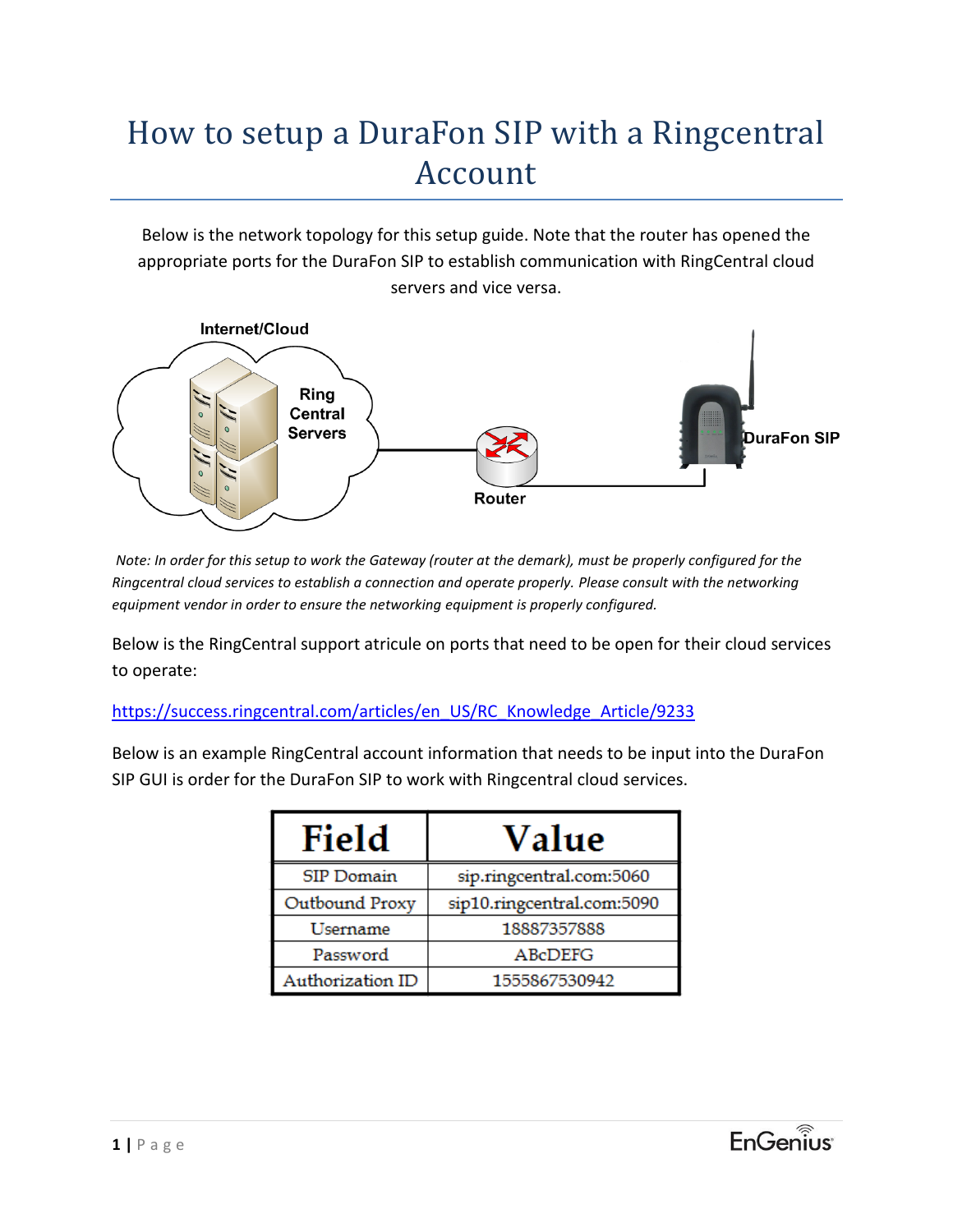First step is for the SIP base unit to be placed on the proper subnet. The LAN settings are found under System>LAN. Below is an example of the screen to perform this function.

| <b>System</b>         |                                            |        |
|-----------------------|--------------------------------------------|--------|
| <b>Status</b>         |                                            |        |
| LAN                   |                                            |        |
|                       |                                            |        |
| Mode                  | © Dynamic IP (DHCP) <sup>◎</sup> Static IP |        |
| <b>LAN IP</b>         |                                            |        |
| <b>IP Address</b>     | 192.168.42.2                               |        |
| <b>IP Subnet Mask</b> | 255.255.255.0                              |        |
| Default Gateway       | 192 168 42 1                               |        |
| <b>DNS</b>            |                                            |        |
| DNS type              | Static IP<br>▼                             |        |
| <b>Primary DNS</b>    | 8.8.8.8                                    |        |
| Secondary DNS         | 8.8.4.4                                    |        |
| VLAN                  |                                            |        |
| <b>VLAN Status</b>    | disable v                                  |        |
|                       | Apply                                      | Cancel |

*Note: Before proceeding to the next steps please register all DuraFon SIP handsets to the system that are going to be utilizing the SIP accounts.* 

*Note: Please refer to the DuraFon SIP FAQ on the default IP address of the DuraFon SIP default IP address.* 

After registering the DuraFon SIP handsets that will require SIP accounts to the DuraFon SIP base unit, the next step is to configure the SIP accounts in the DuraFon SIP base unit. This is found under VoIP>Basic.

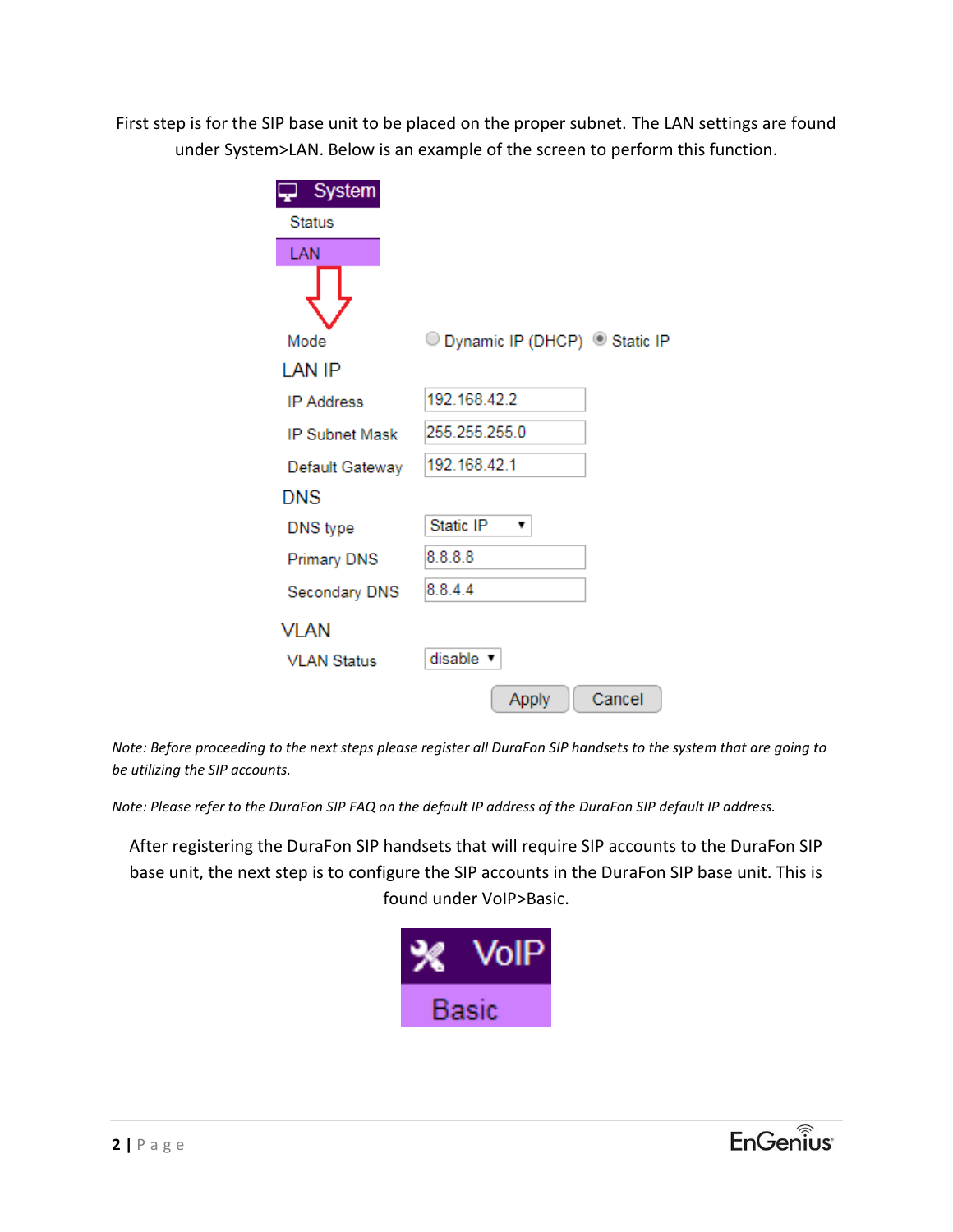Below is the entire basic SIP options under VoIP>Basic. Below are the highlighted fields that need to be changed from default in order for the DuraFon SIP base unit to successfully communicate with the Ringcentral could services.

# **Single Base**

| VolP Server IP               |                                                   |
|------------------------------|---------------------------------------------------|
|                              | sip.ringcentral.com                               |
| <b>VoIP Server Port</b>      | Indicating Server Port<br>5060<br>$(5060 - 5080)$ |
| <b>VolP Dial Mode</b>        | <b>RFC 2833</b><br>Enable Terminate Key<br>۳.     |
| <b>Primary Codec</b>         | G.711 u-law                                       |
| Secondary Codec              | G.729                                             |
| <b>SIP Transport</b>         | Automatic ▼                                       |
| <b>STUN</b>                  | Off $\blacktriangledown$                          |
| <b>External IP</b>           | 199.255.120.146                                   |
| QoS                          | On $\overline{v}$                                 |
| <b>DNS SRV</b>               | Off ▼                                             |
| Allow SDP NAT Rewrite        | Off $\blacktriangledown$                          |
| <b>Local SIP Port</b>        | 5060<br>$(1 - 65535)$                             |
| <b>Local RTP Port</b>        | 20000<br>(even number between 1024-65000)         |
| <b>RTP Ptime</b>             | 20 ms<br>▼                                        |
| <b>SIP Outbound Proxy</b>    | sip10.ringcentral.com<br>З                        |
| SIP Outbound Proxy Port 5090 | $(1-65535)$                                       |
| <b>User-Agent Headers</b>    | SIP-UA/DuraFon                                    |
| <b>Registration Expire</b>   | 360<br>(30-65535 seconds)                         |
| <b>MWI Subscribe</b>         | Off $\overline{ }$                                |
| <b>Session Timer</b>         | On ▼                                              |
| Call Hold Type               | RFC 3264 ▼                                        |
| NAT Keep Alive Method        | Disable v                                         |
| NAT Keep Alive Interval      | 15<br>(15-200 seconds)                            |
| Cancel<br>Apply              |                                                   |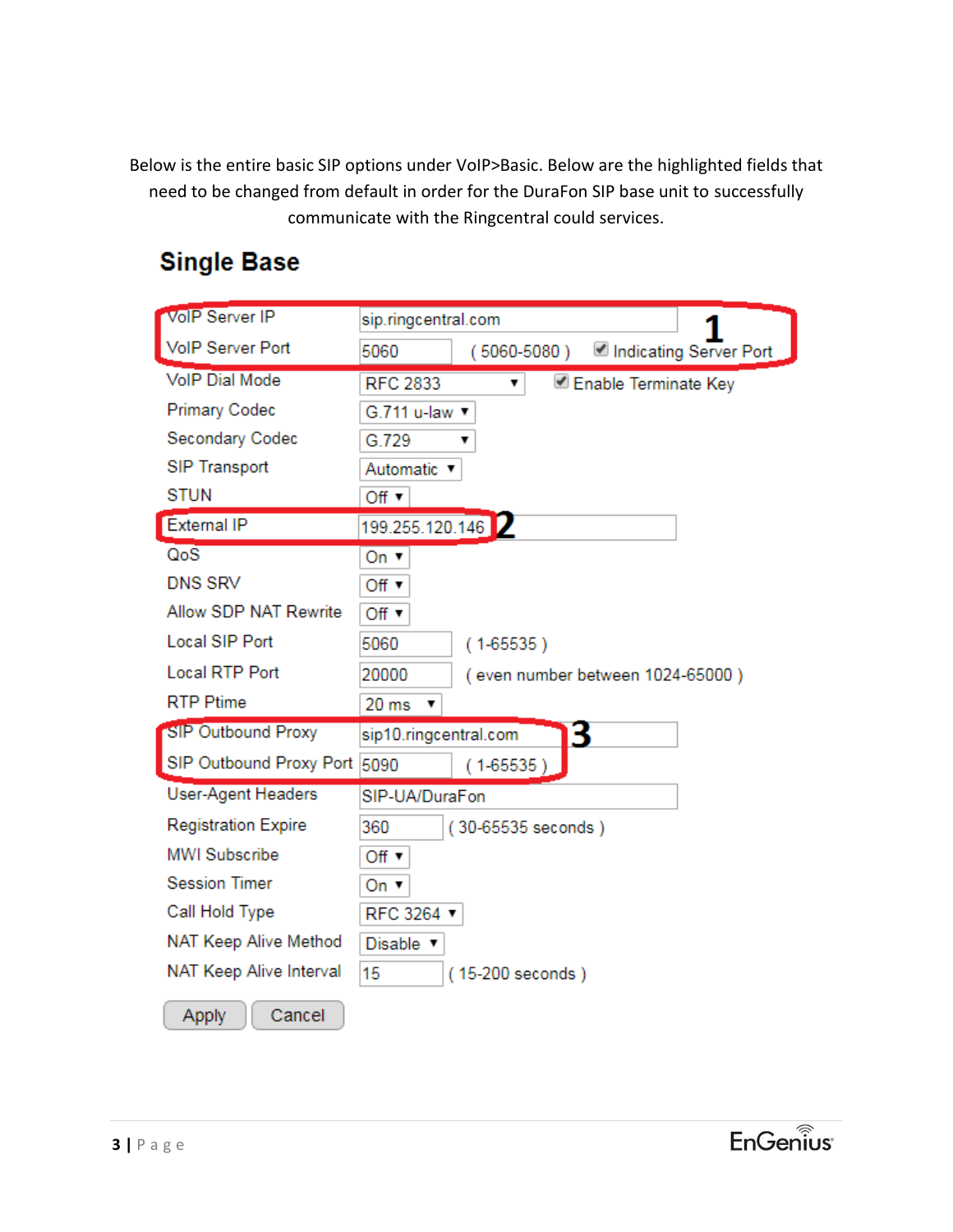#### **Fields #1:**

As you can see the values entered in these fields are the SIP Domain and port number provided by the SIP provider.

| VoIP Server IP        | sip.ringcentral.com |                                             |  |
|-----------------------|---------------------|---------------------------------------------|--|
| VolP Server Port 5060 |                     | (5060-5080) <u>■</u> Indicating Server Port |  |

#### **Field #2:**

This is derived from the list of Ringcentral Supernets listed in the Ringcentral KB link on page #1.

|               | <b>Table 2. RingCentral Supernets</b> |                                                                                             |  |
|---------------|---------------------------------------|---------------------------------------------------------------------------------------------|--|
| <b>Region</b> |                                       | <b>Supernet</b>                                                                             |  |
| <b>USA</b>    |                                       | 104.245.56.0/21<br>192.209.24.0/21<br>199.68.212.0/22<br>199.255.120.0/22<br>208.87.40.0/22 |  |
| <b>EUROPE</b> |                                       | 185.23.248.0/22                                                                             |  |
| <b>ASIA</b>   |                                       | 103.44.68.0/22                                                                              |  |

External IP | 199.255.120.146

#### **Fields #3:**

These values are derived from the outbound proxy information provided by the SIP provider.

| <b>SIP Outbound Proxy</b>    | sip10.ringcentral.com |               |  |
|------------------------------|-----------------------|---------------|--|
| SIP Outbound Proxy Port 5090 |                       | $(1 - 65535)$ |  |

Next is to setup the account information. This is under VoIP>Account Settings page.

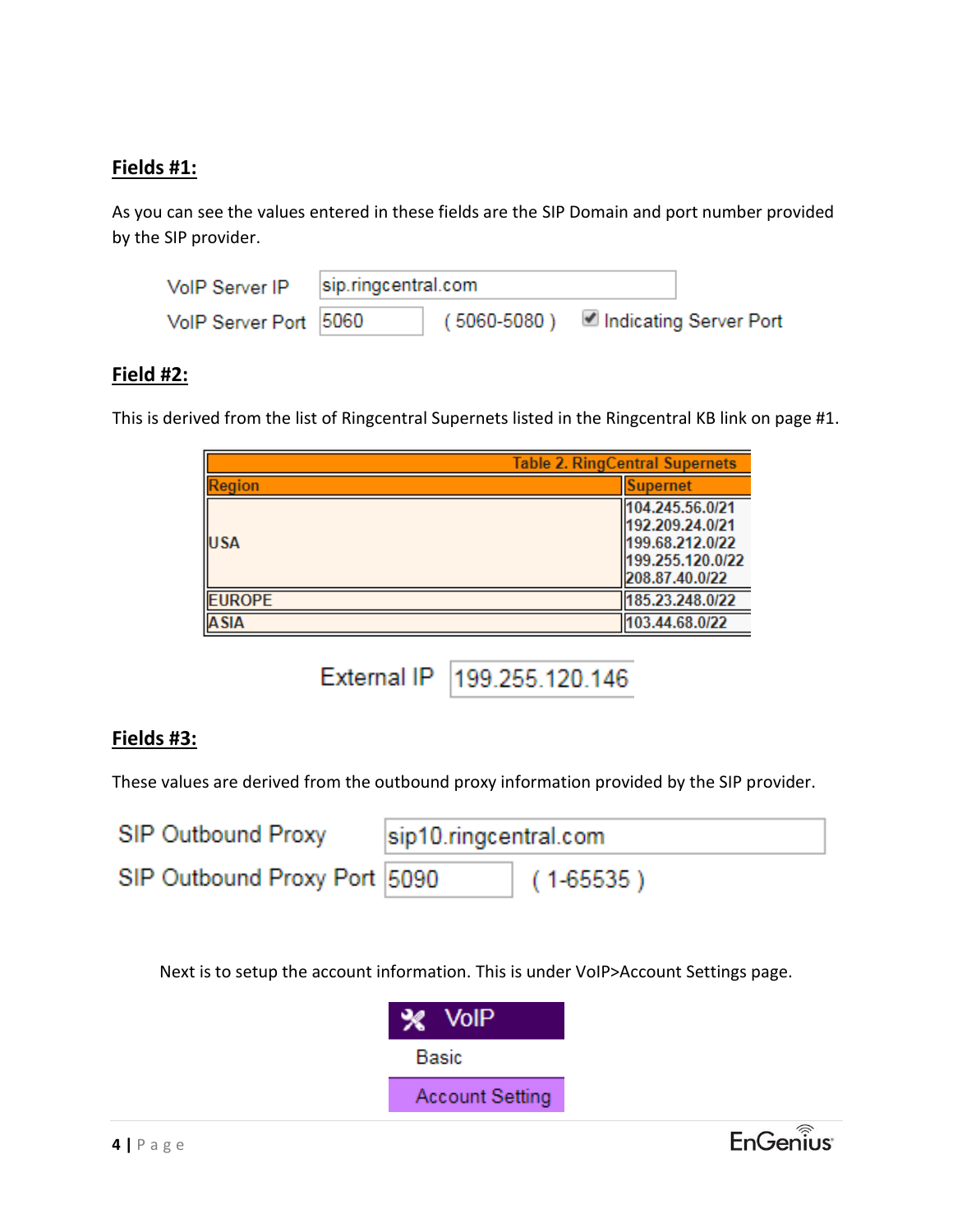

Click the edit button next to the handset ID you wish to configure with the SIP account settings.

After clicking the Edit button the User Information Settings page will be displayed.

| <b>User Information Settings</b> |                          |  |
|----------------------------------|--------------------------|--|
| <b>SIP Number</b>                | 18887357888              |  |
| Display Name                     | 10                       |  |
| <b>Auth Name</b>                 | 1555867530942            |  |
| Password                         | ABcDEFG                  |  |
| <b>Account Active</b>            | Enable<br><b>Disable</b> |  |
| Cancel<br>Applv                  |                          |  |

# **Field A:**

The value in this field is the same as the username value provided by Ringcentral

## **Field B:**

The value in this field is the same as the Authorization ID value provided by Ringcentral

## **Field C:**

The value in this field is the same as the Password value provided by Ringcentral

After entering in these fields, click the Apply button and you should see a quick countdown timer similar to the one displayed below.